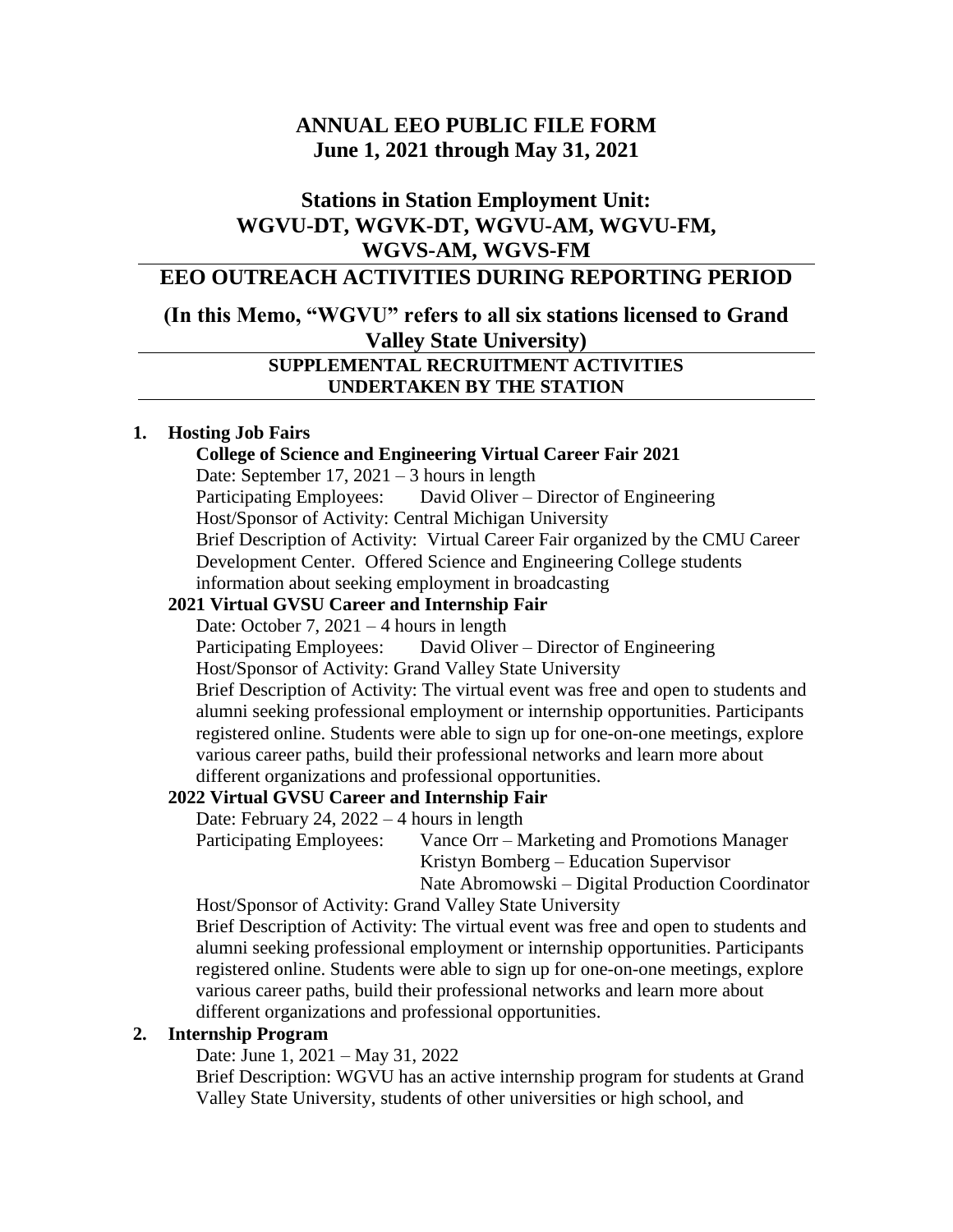members of the community. The number of slots and types of internship positions vary each year. The availability of these internships are advertised on WGVU's website and GVSU's Handshake application.

Participating Employees: Kristyn Bomberg – Education Supervisor Rachel Cain – Education Engagement Coordinator The WGVU Education Internship is designed to enable GVSU students to develop and enhance skills within the fields of education and nonprofit under the guidance of WGVU's experienced staff, supporting the intern in alignment with their own goals, interests, and passions around education. The Education Intern will be an active team member in addressing education priorities of WGVU and the communities we serve, learning all aspects of the WGVU Education Program, including PBS, NPR, WGVU, and MLC education assets and resources. Participating Employees: Vance Orr – Marketing and Promotions Manager Daniel Metivier – Marketing and Community Engagement Coordinator

WGVU Public Media Promotions department has a open intern position during the Fall, Winter, and summer semesters. These students gain a variety of real world experiences through daily engagement with coworkers, partners/ sponsors, and with different marketing and production vendors. Workload and education includes; Audience research; campaign strategy; creative copy writing and campaign voice development; interpersonal communications; campaign budgeting; and a variety of different design/ art production skills.

Participating Employees: Rick Bierling – Radio Program Manager WGVU Radio Production and Programming had three student interns from the GVSU Department of Visual and Media Arts. These students learned every aspect of radio broadcast operations including recording audio, multi-track audio editing, programming and scheduling automation, live sound mixing, and how to perform live on-air duties. These students also played a vital role in assisting the news department and on-air hosts in preparing their newscasts, managing the website content, and posting on social media. The goal was to give these students a comprehensive hands-on day-to-day experience to prepare them for a future career in broadcasting.

Participating Employees: Daniel Boothe – Reporter/Producer WGVU News Radio had one intern this year who participated in the daily operations of the newsroom. This included updating our website on a daily basis and sharing content on social media. Our intern trained to be a junior reporter in the newsroom as well. This included learning how to pitch story ideas, professionally ask for interviews from area leaders, develop interview techniques, practice vocal performance and live reading skills on a daily basis, how to craft a story, how to write in AP style, audio engineering training, and how to package everything together to produce on-air content. Our intern exceeded in all levels this year, and her work appeared regularly on our airwaves.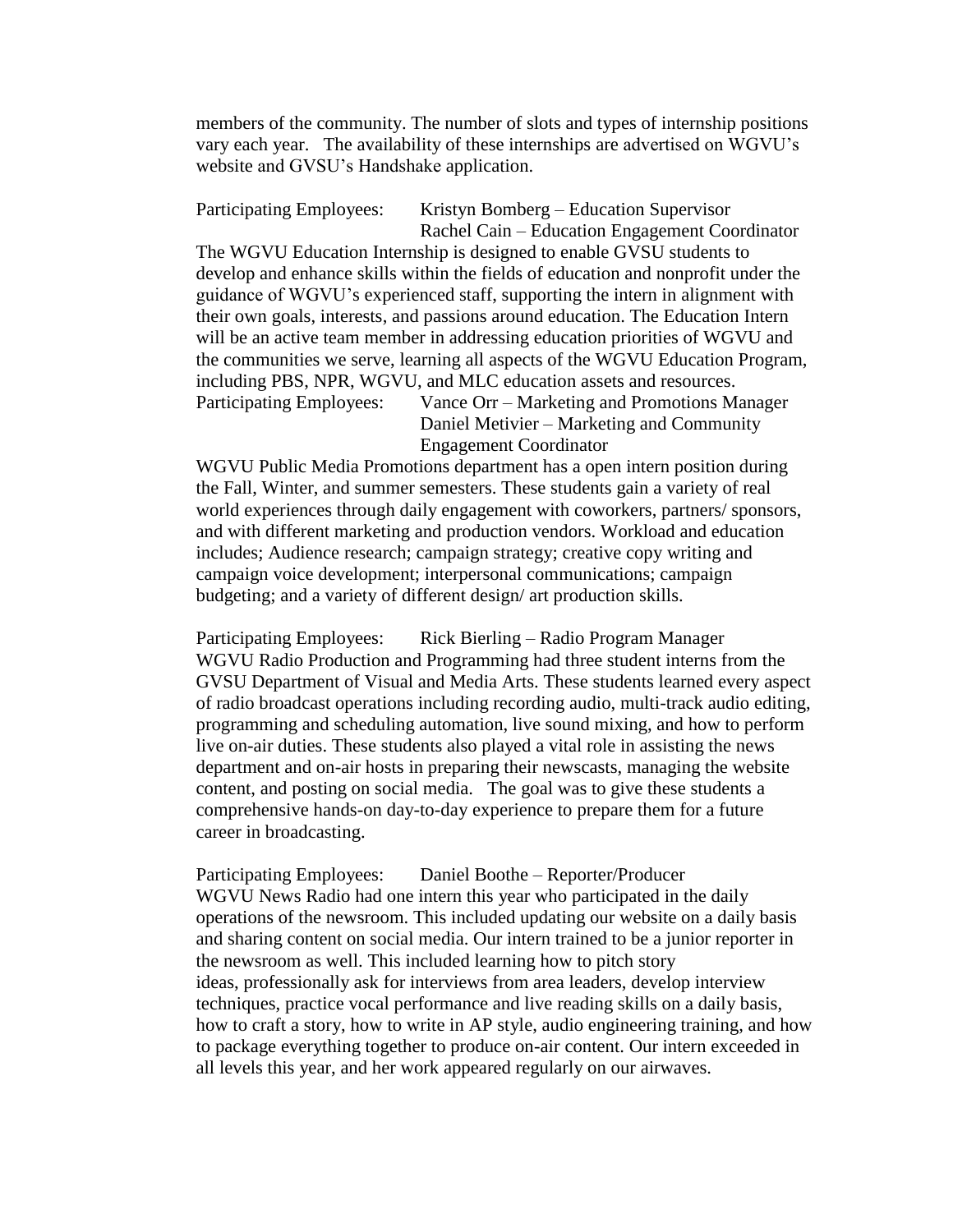Participating Employees: Philip Lane – Director of Content Andrew Murray – Producer/Director

WGVU Television Production had one student intern from the GVSU Department of Visual and Media Arts. The student works with WGVU learn the process of creating content in our production department, gaining experience in all aspects of television production. This includes studio and field audio, studio and field cameras, non-linear editing, and other aspects of production with the goal of preparing them to leave WGVU with skills to continue to grow in the broadcasting field.

### **3. Participation in programs designed to promote outreach generally**

Date: June 17, 2021

Participating Employees: Kylie Ambu – Inclusion Reporter Steve Chappell – Grants Manager Megan Davey – Assistant General Manager Brooke Hotchkiss – Membership Officer Jennifer Moss – Morning Edition Host Vance Orr – Marketing and Promotions Manager Alyssa Richardson – Membership Coordinator

Brief Description: WGVU was a Diamond sponsor and the sole Media sponsor of the 2021 Summit on Race and Inclusion conference presented by the Lakeshore Ethnic Diversity Alliance.

### **4. Scholarship Program**

| Dates: $6/1/2021 - 5/31/2022$   |                                         |
|---------------------------------|-----------------------------------------|
| <b>Participating Employees:</b> | David Oliver – Director of Engineering  |
|                                 | Phil Lane – Director of Content         |
|                                 | Megan Davey – Assistant General Manager |
|                                 | Ken Kolbe – General Manager             |
|                                 | Jim Rademaker – General Manager         |
|                                 |                                         |

Brief Description: WGVU offers two scholarship programs each year. The WGVU Public Media Scholarship is open to students from all fields of study. The WGVU LZ Michigan Scholarship provides financial assistance to students who are Veterans or Veterans Dependents. A panel of station employees decide who will receive these scholarships. 12 individual scholarships were awarded during this reporting period totaling \$35,000.00.

### **5. Employee Training Programs**

- Through Grand Valley State University, WGVU employees are encouraged to further their education and improve their potential for advancement by attending University courses tuition free.
- Staff members are encouraged to participate in conferences and meetings paid for by WGVU. Including Great Lakes Media Show, 2022 NETA Conference,